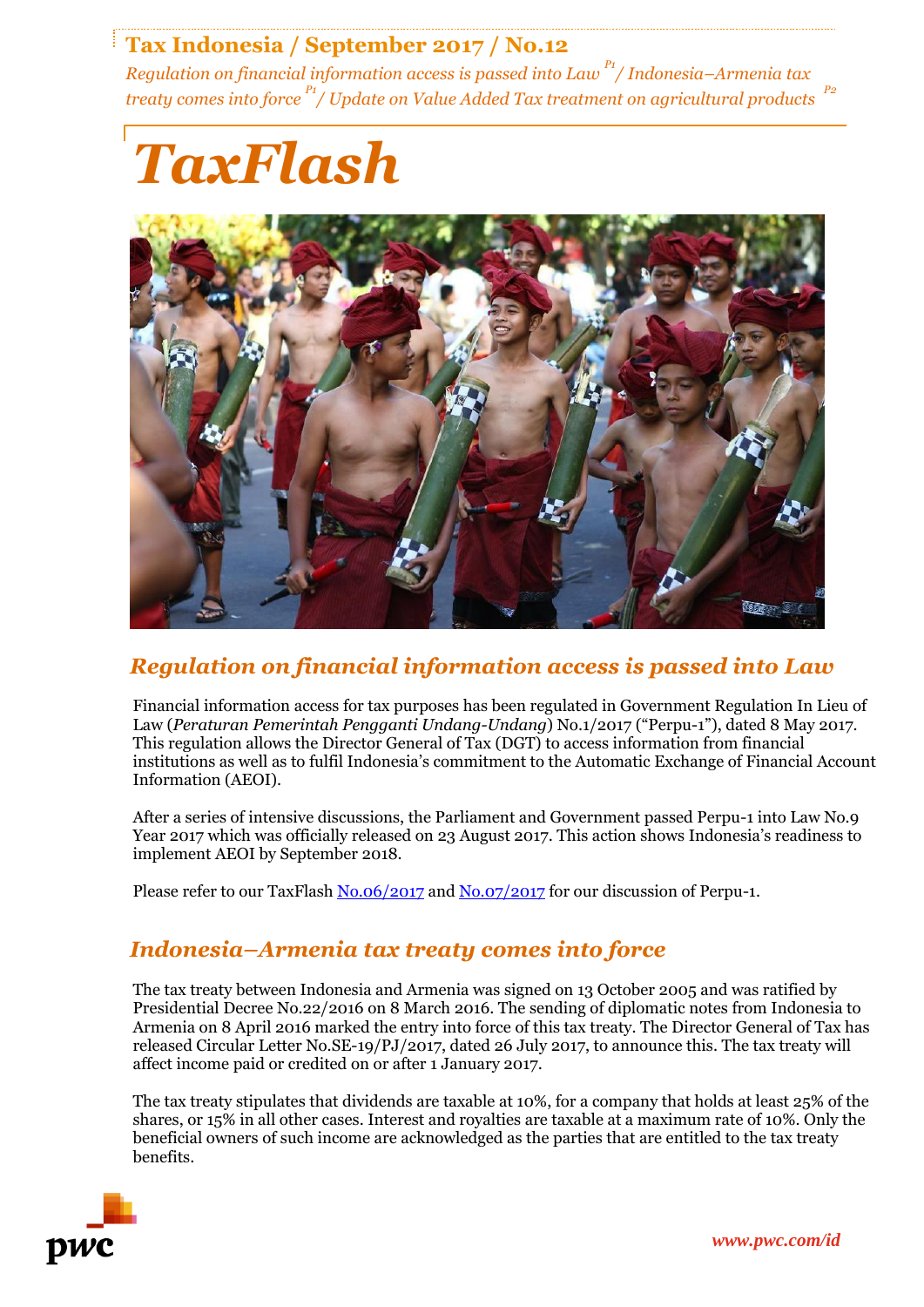The Branch Profit Tax rate is 10%. This rate is not applicable for production sharing contracts or any other similar contracts in the oil, gas, mining, and other similar industries, nor it is applicable to state agencies and state owned enterprises in these specific industries.

# *Update on Value Added Tax treatment on agricultural products*

Article 4A paragraph 2 letter b of the Value Added Tax (VAT) Law stipulates that VAT is not due on the delivery of basic necessity goods that are highly required by the public. The Elucidation of this Article lists 11 types of goods that are included in this category.

On 28 February 2017, the Constitutional Court announced Decision No.PUT-39/PUU-XIV/2016 (PUT-39), which grants a judicial review of the Elucidation, which was understood to be restricting the terms of "basic necessity goods that are highly required by the public" to only those that are listed in the Elucidation.

The Constitutional Court was of the view that the Elucidation contradicts the Constitution of 1945 (*Undang-Undang Dasar 1945*) conditionally and that it has no legal force if the terms of "basic necessity goods that are highly required by the public" are limited only to the goods listed in the Elucidation.

In order to implement PUT-39 and to provide legal certainty, the Minister of Finance issued Regulation No.116/PMK.010/2017 (PMK-116), which lists 13 types of goods as "basic necessity goods that are highly required by the public" that are non-VATable and that adds yams, spices, and consumption sugars on top of the 11 goods that are listed in the Elucidation of Article 4A paragraph 2 letter b of the VAT Law. PMK-116 also lists the criteria and the details of the types of goods covered in this regulation in its attachment.

PMK-116 is dated 16 August 2017 and will be effective from 14 September 2017.

Please contact your usual PwC Indonesia consultants should you have any questions or if you would like to have any further discussions regarding this VAT update.